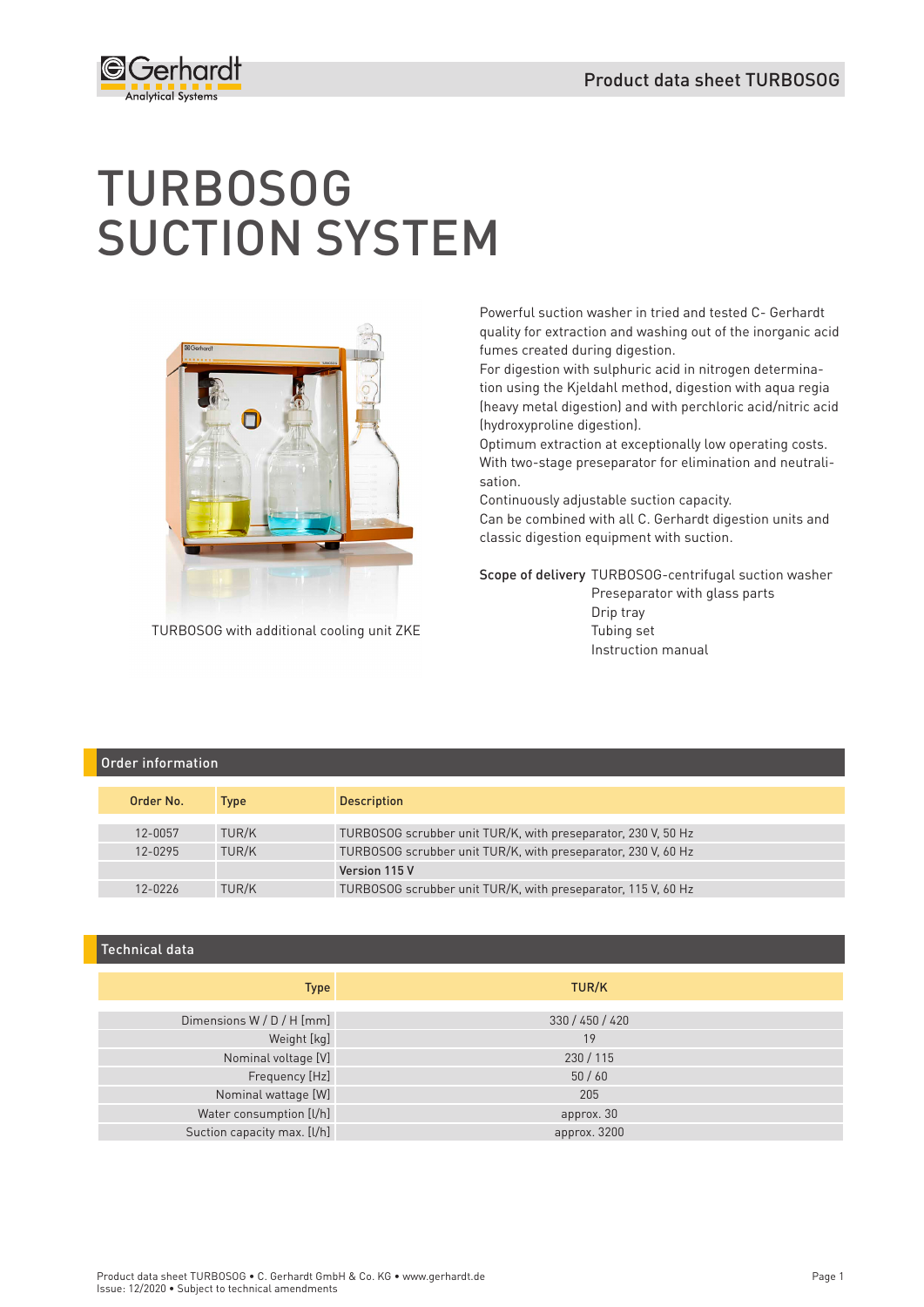

# COMSUMABLES AND ACCESSORIES

# Additional cooling unit



| Order No. | <b>Type</b> | <b>Description</b>                                                                                                  |
|-----------|-------------|---------------------------------------------------------------------------------------------------------------------|
| 12-0361   | 7KF         | Additional cooling unit for TUR/K. To be attached at the side<br>of the TURBOSOG and connected to the water supply. |
|           |             |                                                                                                                     |

#### Laboratory bottles for TURBOSOG



| Order No. | <b>Type</b> | <b>Description</b>                                                                      |
|-----------|-------------|-----------------------------------------------------------------------------------------|
| 12-0358   | FFI.        | Spare bottle, 2000 ml for TURBOSOG<br>complete with screw cap GL45 + silicone seal GL45 |
|           |             |                                                                                         |

#### Glass pipes for TURBOSOG



| Order No. | <b>Type</b> | <b>Description</b>                    |
|-----------|-------------|---------------------------------------|
| 12-0359   | KOA         | Downpipe for condensate bottle, short |
| 12-0360   | <b>WAA</b>  | Downpipe for washing bottle, long     |
|           |             |                                       |

# GL-Screw caps for laboratory bottles



| Order No. | <b>Type</b> | <b>Description</b>                            |
|-----------|-------------|-----------------------------------------------|
| 1004320   |             | Screw cap GL14, nat. white                    |
|           |             |                                               |
| 1004321   |             | Screw cap GL18, nat. white                    |
| 1004322   |             | Screw cap GL32, nat. white                    |
| 1004323   |             | Screw cap GL45, nat. white                    |
| 1000358   |             | Silicone seal GL 14 with connection, straight |
| 1000356   |             | Silicone seal GL 18                           |
| 1000357   |             | Silicone seal GL 32                           |
| 1000355   |             | Silicone seal GL 45                           |

#### Tubes



| Order No. | Tvpe            | <b>Description</b>                                  |
|-----------|-----------------|-----------------------------------------------------|
| 1000393   | <b>AWS</b>      | Cooling water outlet tubing, 2 m long, for TURBOSOG |
| 10-0091   | IS <sub>0</sub> | Isoversinic-tubing, black                           |

More accessories and consumables on request.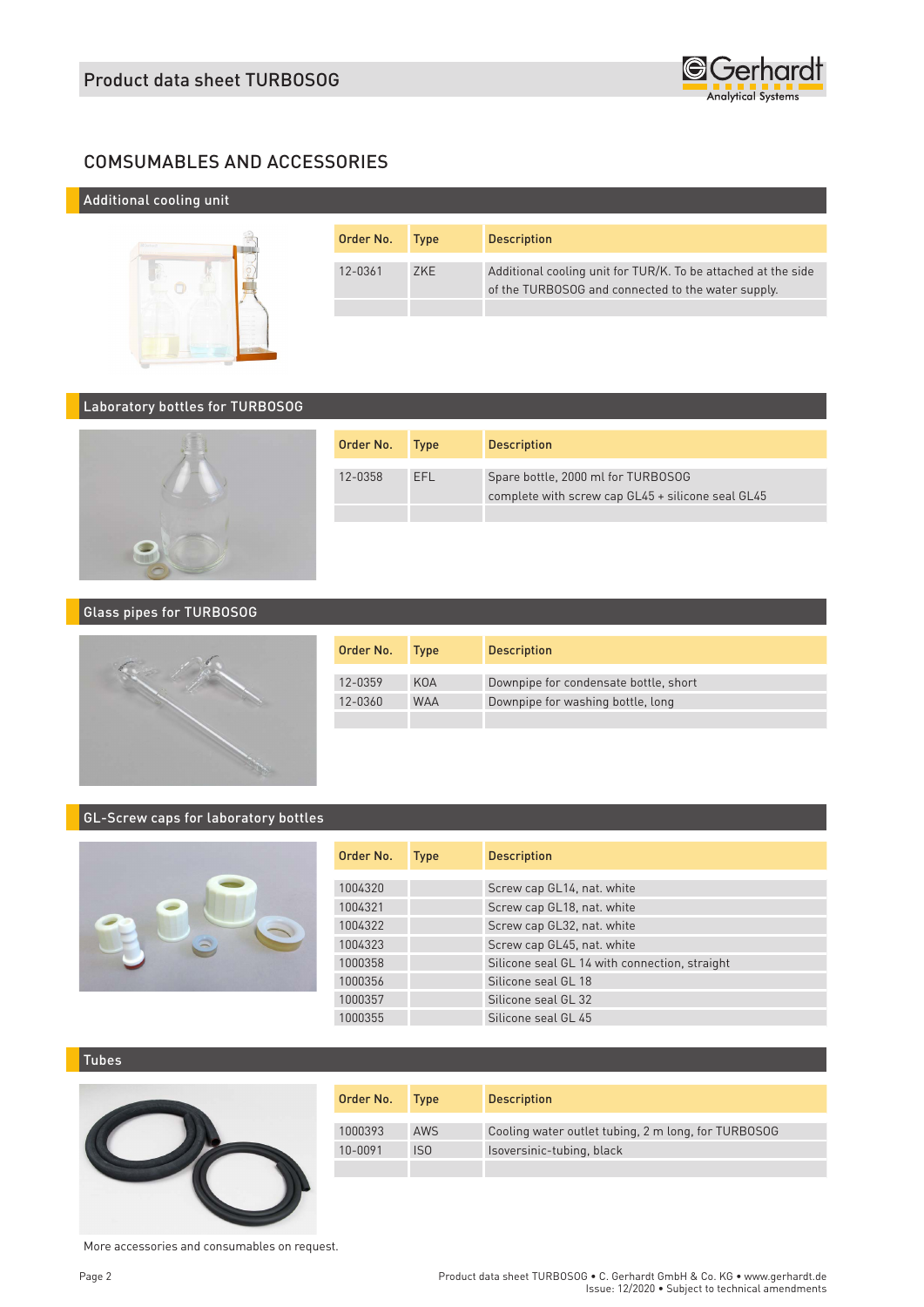

### **Transformer**



| Order No. | <b>Type</b> | <b>Description</b>                                                                                                                                                                                                                                                                                                                                                                                    |
|-----------|-------------|-------------------------------------------------------------------------------------------------------------------------------------------------------------------------------------------------------------------------------------------------------------------------------------------------------------------------------------------------------------------------------------------------------|
| 12-0100   |             | Autotransformer for mobile use for connection of 230 V<br>TURBOSOG to 115 V mains voltage.<br>Input 115 VAC max. 2,4 A, Output 230 VAC max. 1.1 A,<br>Frequency 50/60 Hz, Dimensions (WxDxH) 95x200x160,<br>Weight 3.1 kg<br>Suitable for:<br>- TURBOSOG, 230 V 60 Hz<br>- TURBOSOG, 230 V 50 Hz<br>Can be connected to the following devices:<br>- EBLs 115 V<br>- EBLs-C 115 V<br>- TZ-Regler 115 V |